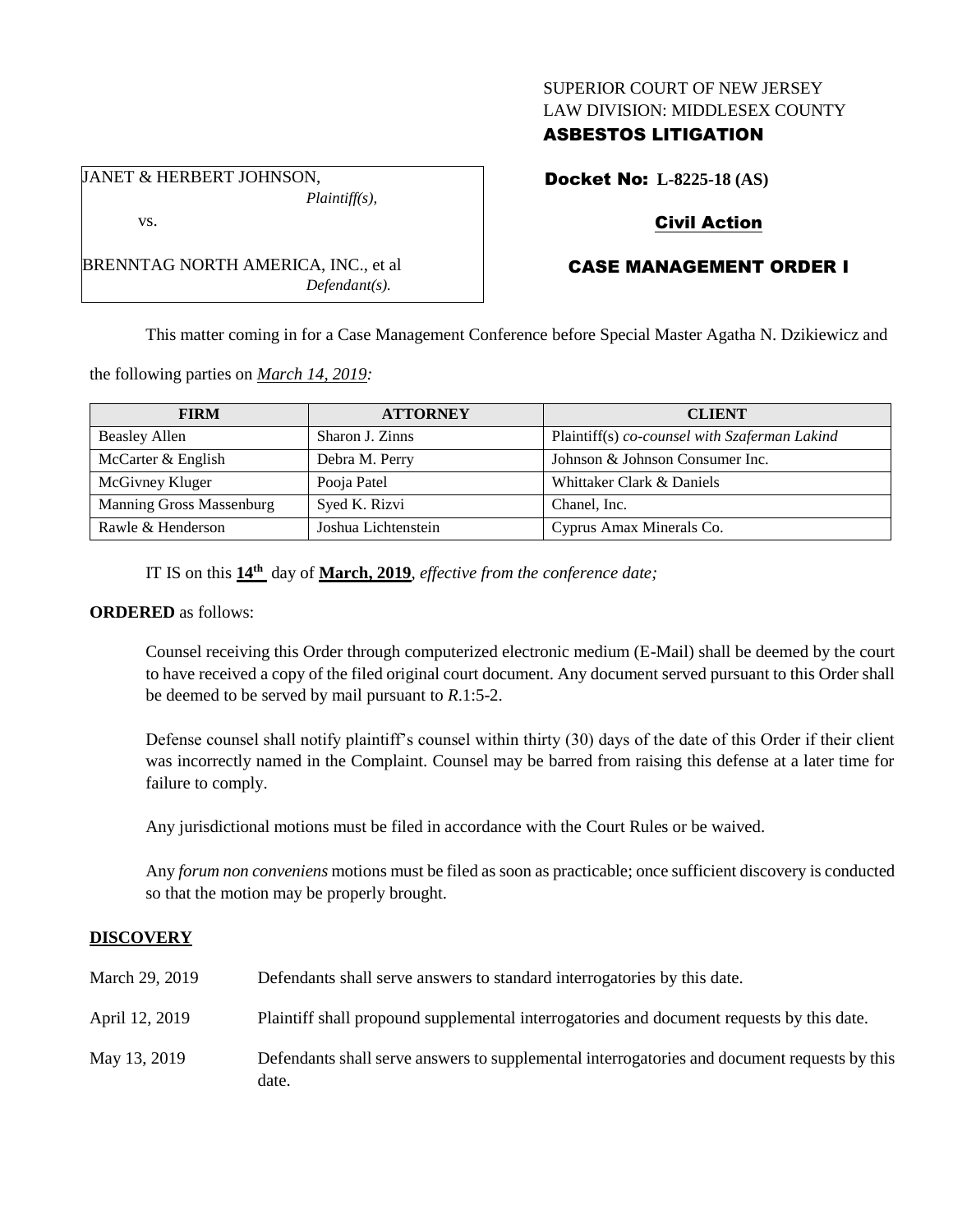| April 12, 2019 | Defendants shall propound supplemental interrogatories and document requests by this date.                                                                                                                  |
|----------------|-------------------------------------------------------------------------------------------------------------------------------------------------------------------------------------------------------------|
| May 13, 2019   | Plaintiff shall serve answers to supplemental interrogatories and document requests by this<br>date.                                                                                                        |
| July 31, 2019  | Fact discovery, including depositions, shall be completed by this date. Plaintiff's counsel shall<br>contact the Special Master within one week of this deadline if all fact discovery is not<br>completed. |
| July 31, 2019  | Depositions of corporate representatives shall be completed by this date.                                                                                                                                   |

### **EARLY SETTLEMENT**

January 31, 2020 Settlement demands shall be served on all counsel and the Special Master by this date.

### **MEDICAL EXPERT REPORT**

October 15, 2019 Plaintiff shall serve medical expert reports by this date. October 15, 2019 Upon request by defense counsel, plaintiff is to arrange for the transfer of pathology specimens and x-rays, if any, by this date. December 6, 2019 Defendants shall identify its medical experts and serve medical reports, if any, by this date. In addition, defendants shall notify plaintiff's counsel (as well as all counsel of record) of a joinder in an expert medical defense by this date.

#### **LIABILITY EXPERT REPORTS**

- October 15, 2019 Plaintiff shall identify its liability experts and serve liability expert reports by this date or waive any opportunity to rely on liability expert testimony.
- December 6, 2019 Defendants shall identify its liability experts and serve liability expert reports, if any, by this date or waive any opportunity to rely on liability expert testimony.

#### **SUMMARY JUDGMENT MOTION PRACTICE**

- December 13, 2019 Plaintiff's counsel shall advise, in writing, of intent not to oppose motions by this date.
- December 27, 2019 Summary judgment motions shall be filed no later than this date.
- January 24, 2020 Last return date for summary judgment motions.

#### **EXPERT DEPOSITIONS**

February 18, 2020 Expert depositions shall be completed by this date. To the extent that plaintiff and defendant generic experts have been deposed before, the parties seeking that deposition in this case must file an application before the Special Master and demonstrate the necessity for that deposition. To the extent possible, documents requested in a deposition notice directed to an expert shall be produced three days in advance of the expert deposition. The expert shall not be required to produce documents that are readily accessible in the public domain.

 $\_$  ,  $\_$  ,  $\_$  ,  $\_$  ,  $\_$  ,  $\_$  ,  $\_$  ,  $\_$  ,  $\_$  ,  $\_$  ,  $\_$  ,  $\_$  ,  $\_$  ,  $\_$  ,  $\_$  ,  $\_$  ,  $\_$  ,  $\_$  ,  $\_$  ,  $\_$  ,  $\_$  ,  $\_$  ,  $\_$  ,  $\_$  ,  $\_$  ,  $\_$  ,  $\_$  ,  $\_$  ,  $\_$  ,  $\_$  ,  $\_$  ,  $\_$  ,  $\_$  ,  $\_$  ,  $\_$  ,  $\_$  ,  $\_$  ,